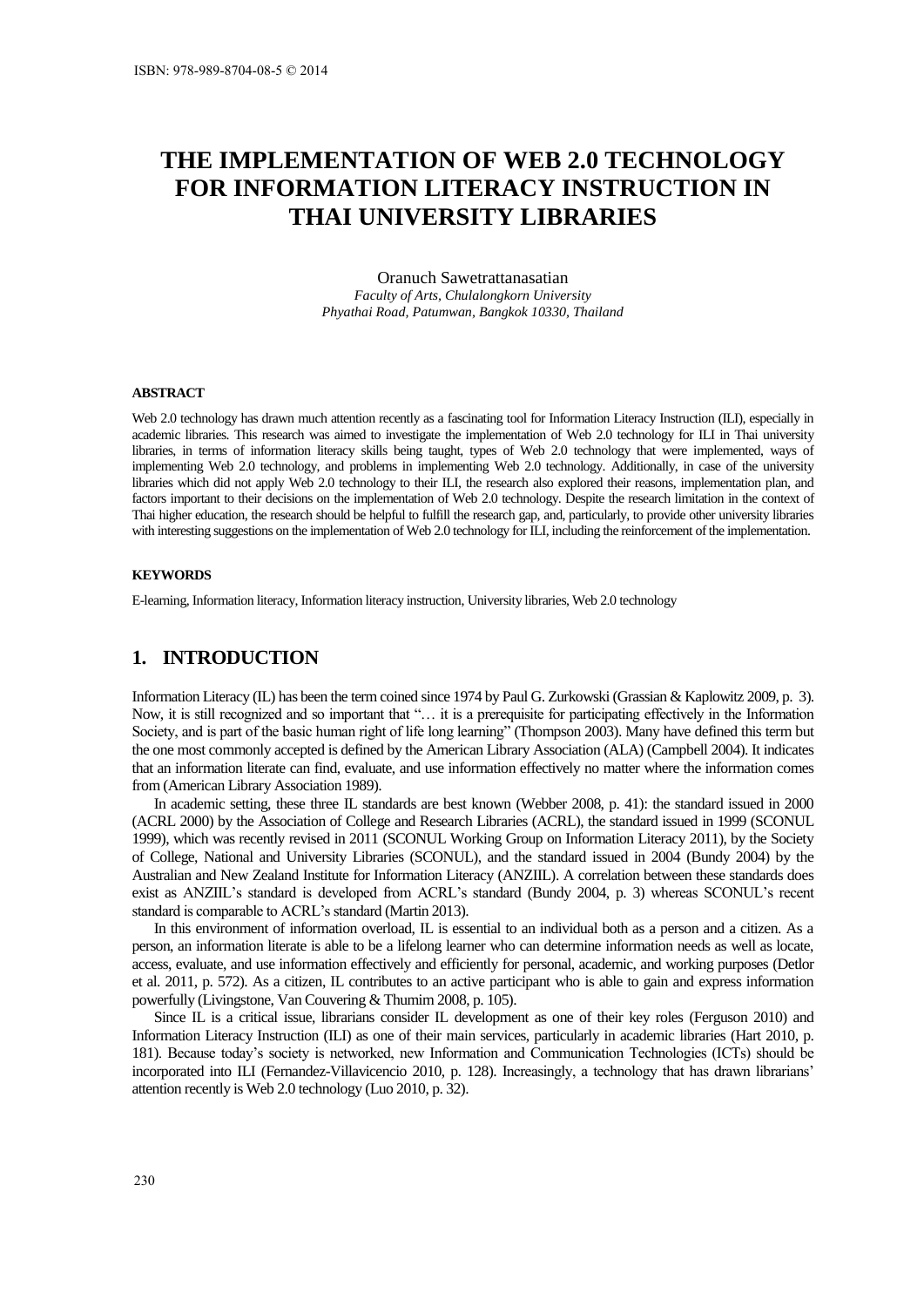Web 2.0 technology refers to web-based technology that emphasizes users, interoperability, communication, collaboration, and information sharing (Carpan 2010, p. 106; Whittaker & Dunham 2009, p. 51). The types of Web 2.0 technology that are among the most popular applications (Kelly 2008, p. 22) which can be useful to ILI are Blog, Instant Messaging (IM), Media Sharing, Podcasting, Social Bookmark, Social Networking, Virtual World, and Wiki (Fernandez-Villavicencio 2010, p. 131; Godwin 2008a, pp. 168-174; Grassian & Kaplowitz 2009, pp. 304-307).

Despite numerous positive potentials of Web 2.0 technology to ILI, as illustrated in some literature (Bobish 2011, pp. 56-63; Click & Petit 2010, pp. 138-141; Godwin 2007, pp. 105-110), it is a waste of opportunity that the technology offers (Hart 2010, p. 181) if no or only a few university libraries implement Web 2.0 technology for ILI. Additionally, since specific cases and the focus on one type of Web 2.0 technology prevail the literature on Web 2.0 technology and its adoption (Luo 2010, p. 33; Magnuson 2013, p. 250), it is necessary that a study revealing a holistic view be undertaken to fill the research gap. This is especially important in the context of Thai university libraries where most studies found are about the assessment of students' information literacy and there is currently no study addressing the application of Web 2.0 technology to ILI.

This research was aimed to investigate the implementation of Web 2.0 technology for ILI in Thai university libraries, in terms of information literacy skills being taught, types of Web 2.0 technology that were implemented, ways of implementing Web 2.0 technology, and problems in implementing Web 2.0 technology. Additionally, in case of the university libraries which did not apply Web 2.0 technology to their ILI, the research also explored their reasons, implementation plan, and factors important to their decisions on the implementation of Web 2.0 technology. It was hoped that the research should contribute to the implementation of Web 2.0 technology for ILI, including the reinforcement of the implementation, especially in university libraries.

### **2. WEB 2.0 TECHNOLOGY AND ILI**

Since the introduction of Web 2.0 technology in the academic sphere, a variety of literature has valued its advantages to learning (Farmer, Yue & Brooks 2008; Luce-Kapler 2007; Minocha 2009; Vaughan 2010). In ILI, the technology has also enticed academic libraries for many reasons.

Firstly, today's students are digital natives, Internet generation, millennials, and NetGen (Kent 2008), characterized, for instance, by their natural use of information and technology as well as preference of collaboration, teamworking, and social networking (Godwin 2008b, pp. 5-6). They have widely used Web 2.0 technology (Collis & Moonen 2008, p. 95). Compared to their elders, they were the group doing these activities more: using social networking sites and IM, reading blogs, working on own blog, downloading podcasts, and participating in virtual worlds (Zickuhr 2010). In Thailand, the age group of 15-24 years also used the Internet most (National Statistical Office of Thailand 2011). Specifically, in a tertiary institution, it was found that the majority of undergraduates knew and ever used many types of Web 2.0 technology, namely, IM, Media Sharing, Podcasting, Social Networking, and Wiki. Also, the majority of them needed to use Web 2.0 technology for learning (Sawetrattanasatian 2013). As a result, implementing Web 2.0 technology for ILI to teach this user group should be useful as it was a way to reach them where they were acquainted to and would promptly engage in (Williams 2010, p. 161). Importantly, despite their familiarity with technology, it was described in the library and education domain that students were generally lack of information literacy skills (Detlor et al. 2011, p. 573).

Secondly, Web 2.0 technology could be diversely applied to ILI as depicted in some literature (Bobish 2011, pp. 56-63; Click & Petit 2010, pp. 138-141; Godwin 2007, pp. 105-110; Godwin 2008a, pp. 168-174; Grassian & Kaplowitz 2009, pp. 304-307; Luo 2010, pp. 34-36). On the issue related to ways of implementing Web 2.0 for ILI, the technology could be used for instructor's (instructors') own personal purposes (e.g. information sources for teaching, organization and management of teaching materials); examples to illustrate the concept of information literacy to learners; distribution of teaching content, news relevant to the instruction, and resource/information access to learners; cases, which learners will study and complete their assignments, so that they can understand the concept of information literacy; means of interaction, between instructor(s) and learners, and between learners; and places where learners share, work, and present their works (Deitering & Gronemyer 2011; Fernandez-Villavicencio 2010, p. 133; Godwin 2007, p. 110; Luo 2010, pp. 34-36; Whittaker & Dunham 2009, p. 57).

Finally, adopting Web 2.0 technology into ILI could support the pedagogy of constructivism which was "... increasingly popular among educators …" (Farkas 2012, p. 86). This is because while using Web 2.0 technology, learners are allowed to collaboratively create, gain, and share information. They could act as an active agent, not only a passive recipient (Dunaway 2011, p. 155). In brief, it could be summarized that Web 2.0 technology could reinforce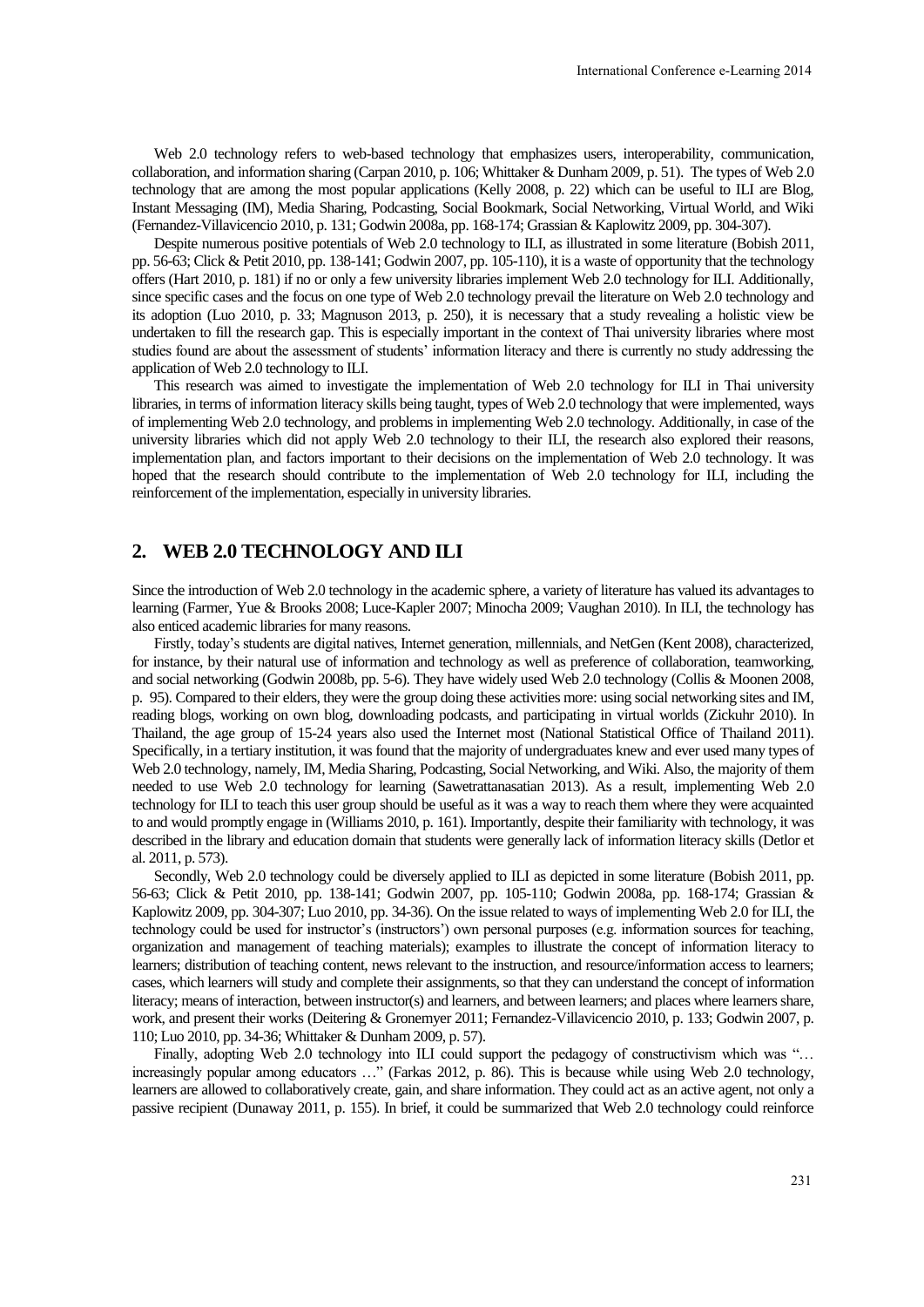active learning which could also be regarded as learner-centered learning in which learners could get involved (Grassian & Kaplowitz 2009, p. 223) and this is "…an important ideal, both in educational institutions generally as well as in library settings …" (Jacobson 2009, p. xxvi).

In the circumstance of academic, medical, and research libraries, only 18% of the articles, published during 2006- 2011, were dealing with Web 2.0 tools used in user education and information literacy (Gardois et al. 2012, p. 90). Additionally, most previous studies on the integration of Web 2.0 technology into ILI were about individual types of the technology (Luo 2010, p. 33; Magnuson 2013, p. 250). There was not much empirical research, notably in academic libraries where the background of the current research was based. However, since grasping a comprehensive view of a phenomenon was indispensable to the insightful understanding, some stimulating studies did still exist.

Luo (2010) examined the current practice of Web 2.0 integration in information literacy instruction and found that librarians surveyed applied Web 2.0 technology in teaching IL. Their adoption of Web 2.0 tools could be divided into three levels: Level 1 – Using Web 2.0 tools to organize and manage course-related material for librarians' own purposes, Level 2 – Using Web 2.0 tools to facilitate the delivery of content to students, and Level 3 – Using Web 2.0 to illustrate IL concepts. Among these levels, Level 2 was found as the framework that most libraries applied for Web 2.0 integration into ILI. The study also revealed that the challenges librarians had to overcome were technical challenges, online vandalism, and students' preconceptions of Web 2.0.

Daniels & Huxor (2011) investigated the current level of Web 2.0 usage among academic liaison / subject librarians in IL programmes. RSS feeds, Weblogs, and Wiki were the most commonly used applications whereas Social Bookmark was used limitedly.

Magnuson (2013) examined how Web 2.0 tools in an online information literacy instruction course could correlate to ACRL's IL standard. Positively, it was reported that Web 2.0 could enhance all five IL standards. She also identified five themes in which Web 2.0 enhanced learning: sharing and collaboration, organization, creativity and enjoyment, catalyst for discussion, and learning about educational technology.

Regarding Thai literature, at the time when the current research was conducted, there was no study interrogating the implementation of Web 2.0 technology into ILI. There were only some studies reflecting the issues of IL development in academic libraries (Khamhomkun 2011; Sirichai, Techamanee & Treewanich 2010; Tuamsuk 2013).

# **3. METHODOLOGY**

In this survey study, a questionnaire responding to the research objectives was developed as the research instrument. It was pretested by a random of ten library heads or library staff members who were responsible for information literacy instruction in ten faculty libraries, located in the universities from different geographical regions of Thailand.

After the pretest and revision, during August and October 2013, the final version of questionnaire was distributed by mail to collect the data from the library director/library head/library staff member who was responsible for information literacy instruction in all 127 Thai university central libraries. The questionnaire was divided into three parts: Preliminary data on ILI of the library (Part 1), Implementation of Web 2.0 technology for ILI (Part 2), and Nonimplementation of Web 2.0 technology for ILI (Part 3). In regard to Part 2, ACRL's standard (ACRL 2000) was used for the question on information literacy skills being taught since it is in accordance with the SCONUL's and ANZIIL's standards, as mentioned above. Also, it is the influential standard in higher education (Magnuson 2013, p. 245). Of the questionnaires sent, a total of 93 were returned and usable for further analysis, so the overall response rate was 73.23%. Then, the data collected were analysed using frequency, percentage, mean score, and standard deviation.

# **4. FINDINGS AND DISCUSSION**

After analyzing the collected data, the preliminary data on ILI of these respondents revealed that most university libraries provided information literacy instruction (76.34%). Among them, most had librarians as those who were responsible for ILI (90.14%) and had undergraduate students as their target audience (97.18%). The approach that most libraries took to providing ILI was independent instruction offered by the library as supplemental instruction to a curriculum (84.51%). Generally, the majority of university libraries (60.56%) did not implement Web 2.0 technology whereas the rest (39.44%) did implement it. To explain this, apart from what they answered for their reasons on the non-implementation, it may be due to the claim that "… librarians in developing countries are still at the early stage of getting themselves familiarized with the 2.0 tools …" (Esse 2013, p. 183).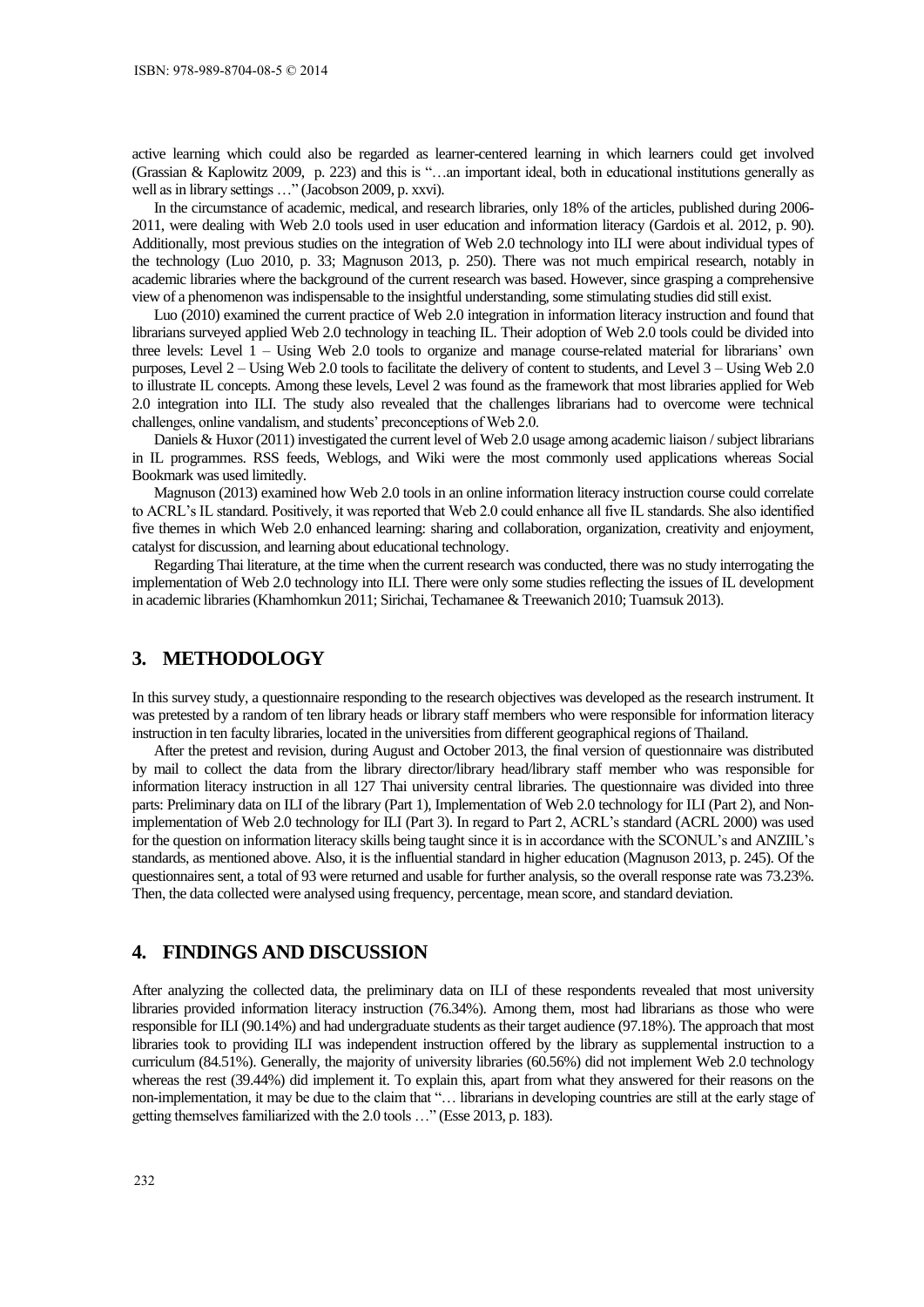## **4.1 Implementation of Web 2.0 Technology for ILI**

This section would describe the major findings found for Thai university libraries who implemented Web 2.0 technology for ILI (39.44%) as follows:

#### **4.1.1 Information Literacy Skills Being Taught**

The majority of university libraries implemented Web 2.0 technology for ILI to teach all five skills as displayed in Table 1. The findings confirm Bobish's (2011) and Magnuson's (2013) literature describing the possibilities of Web 2.0 to foster all skills of ACRL's standard. Regarding the standard which most respondents (96.43%) applied Web 2.0 technology, it was Standard 2: Accesses needed information effectively and efficiently. This is in line with the research findings indicated that most Thai university libraries promoted accessing needed information effectively and efficiently (Khamhomkun 2011).

Table 1. Information Literacy Skills Taught by Implementing Web 2.0 Technology

| <b>Information Literacy Skills</b>                                                                                 | Percentage |
|--------------------------------------------------------------------------------------------------------------------|------------|
| Standard 1: Determines the nature and extent of the information needed                                             | 85.71      |
| Standard 2: Accesses needed information effectively and efficiently                                                | 96.43      |
| Standard 3: Evaluates information and its sources critically and incorporates selected information into his or her | 64.29      |
| knowledge base and value system                                                                                    |            |
| Standard 4: Individually or as a member of a group, uses information effectively to accomplish a specific purpose  | 71.43      |
| Standard 5: Understands many of the economic, legal, and social issues surrounding the use of information and      | 71.43      |
| accesses and uses information ethically and legally                                                                |            |

However, it is also noteworthy that Standard 3: Evaluates information and its sources critically and incorporates selected information into his or her knowledge base and value system was the standard that least university libraries (64.29%) implemented Web 2.0 technology although information evaluation was identified as a concept "… better illustrated with reference to the Web 2.0 technology" (Luo 2010, p. 36). More importantly, in today's world of abundant information, it is the skill that must be increasingly highlighted (Farkas 2012, p. 90).

#### **4.1.2 Types of Web 2.0 Technology That Are Implemented**

The majority of university libraries implemented four types of Web 2.0 technology for ILI as presented in Table 2. They were Social Networking (92.86%), Media Sharing (78.57%), Blog (64.29%), and Instant Messaging (IM) (57.14%). This may be because these types of Web 2.0 technology were quite prominent in the library realm. Social Networking, Blog, and IM were among the popular technologies for USA and UK librarians (Arif & Mahmood 2012, p. 475). Similarly, Social Networking and Blog were among the most used social media in European librarians (EBSCO 2010). In regard to Thailand, it was also found in a study on Web 2.0 technology uses and needs of state university libraries that Social Networking, Blog, and IM were the top three types of Web 2.0 technology that most state university libraries used (Paphatsurichote 2011).

| Web 2.0 Technology     | Percentage | Web 2.0 Technology | Percentage |  |
|------------------------|------------|--------------------|------------|--|
| Blog                   | 64.29      | Social Bookmark    | 21.43      |  |
| Instant Messaging (IM) | 57.14      | Social Networking  | 92.86      |  |
| Media Sharing          | 78.57      | Virtual World      | 10.71      |  |
| Podcasting             | 35.71      | Wiki               | 25.00      |  |

Table 2. Types of Web 2.0 Technology Implemented for ILI

These four types of Web 2.0 technology could be implemented into ILI variedly as demonstrated in these examples. Social Networking, such as Facebook, LinkedIn, and Myspace, could be applied to ILI for illustrating the need of being able to consider the quality of information, promoting IL training activities, and communicating with patrons (Fernandez-Villavicencio 2010, p. 133; Luo 2010, p. 36). Media Sharing, such as Flickr, Picasa, Slideshare, and Youtube, could be applied to ILI for serving as a source for teaching, distributing instructional media, and sharing students' content (Luo 2010, p. 35; Whittaker & Dunham 2009, p. 57). Blog, such as Blogger, GotoKnow, and Wordpress, could be applied to ILI for presenting course-related content, supporting class interaction, and providing subject-related blogs that students could explore to have better IL understanding (Deitering & Gronemyer 2011; Luo 2010, p. 34-35). Finally, apart from functioning as a means to inform learners news relevant to the instruction or a place where learners could work and share, IM, such as, Google Talk (Google+ Hangouts in 2013), MSN Messenger, Skype, and Yahoo! Messenger), could be principally applied to ILI for communication (Godwin 2007, p. 110).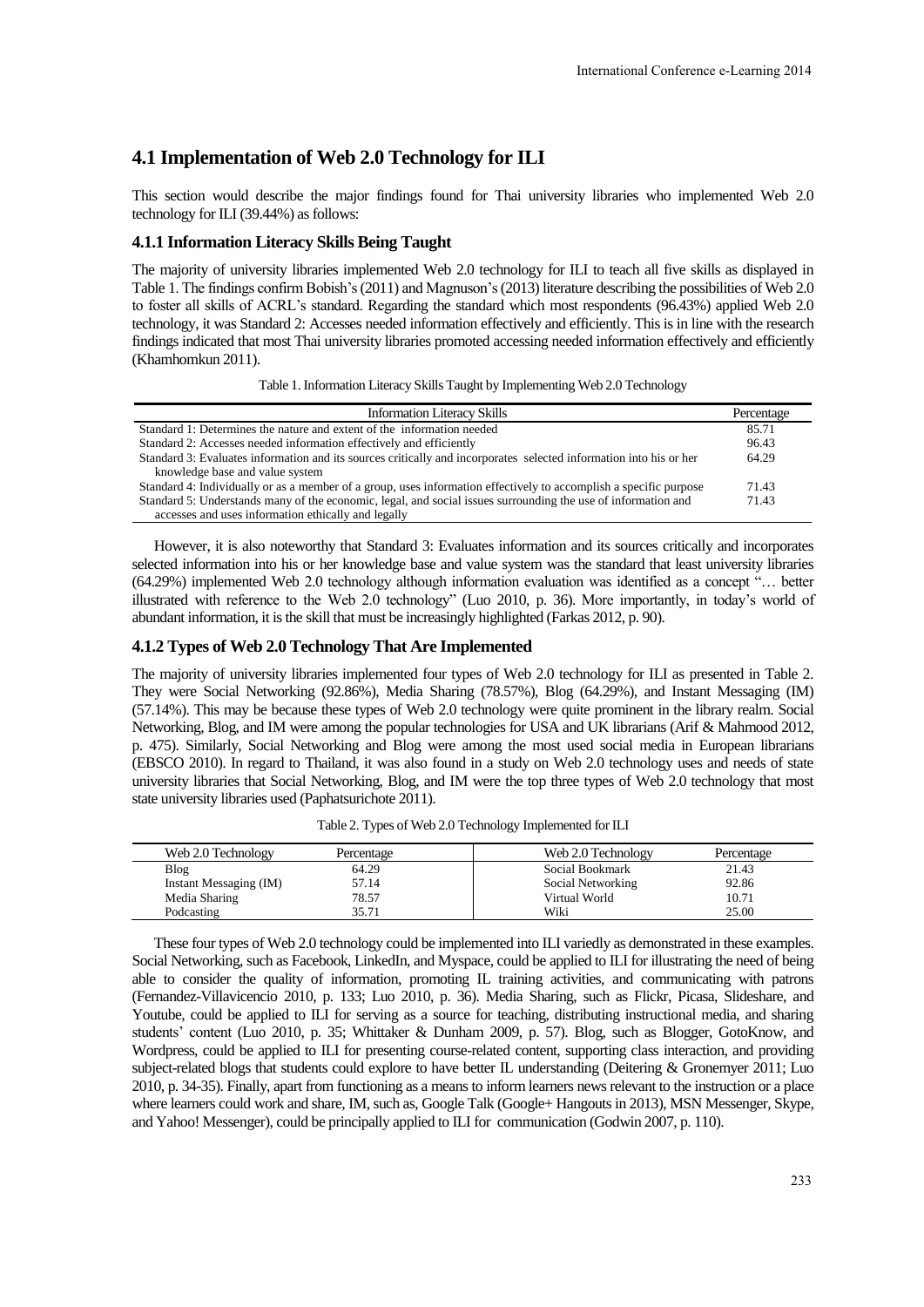#### **4.1.3 Ways of Implementing Web 2.0 Technology**

The majority of university libraries used almost every type of Web 2.0 technology for distribution of teaching content, news relevant to the instruction, and resource/information access to learners, namely, Blog (83.33%), Instant Messaging (62.50%), Media Sharing (77.27%), Podcasting (60.00%), Social Networking (84.62%), Virtual World (66.67%), and Wiki (57.14%). The exception was Social Bookmark (50.00%) but the percentage was still the highest compared to other ways university libraries implemented Social Bookmark into ILI.

The findings correlated to what Luo (2010) found in her study that most librarians adopted Web 2.0 tools in ILI to facilitate the content delivery to students. Nevertheless, this way of implementing Web 2.0 technology could not yield the most benefits the technology could offer (Dunaway 2011, p. 152) as it is deemed as passive instruction where learners are the consumers, not active participants or creators. Consequently, they do not practice the activities of high order thinking involved in active instruction, which could result in preferable learning outcomes (Detlor et al. 2012, p. 156).

#### **4.1.4 Problems in Implementing Web 2.0 Technology**

According to the 5-Likert scale (most problematic, very problematic, quite problematic, not very problematic, least problematic), university libraries considered all four types of problems as *quite problematic* respectively: problems relevant to operation (3.22)<sup>\*</sup>, problems relevant to learners (3.10), problems relevant to instructor(s) (2.93), and other problems (2.90).

Concerning the sub-problems, all were rated as *quite problematic* except the one receiving the highest mean score under problems relevant to operation which was viewed as *very problematic*. The sub-problems receiving the highest mean score under each type of problem were as follows: The library did not have enough staff to implement Web 2.0 technology into ILI (3.65) for problems relevant to operation, learners did not have enough knowledge and skills to use Web 2.0 technology (3.15) for problems relevant to learners, instructor(s) did not have sufficient time to implement Web 2.0 technology into ILI (3.11) for problems relevant to instructor(s), and there were some risks in using Web 2.0 technology, such as the issues of authority, security, and privacy (3.28) for other problems.

Compared to all other sub-problems, that the library did not have enough staff to implement Web 2.0 technology into ILI is vital since it received the highest mean score and was the only sub-problem rated as *very problematic*. In some studies on IL reinforcement in developing countries (Baro & Keboh 2012; Sirichai, Techamanee & Treewanich 2010), inadequate number of competent or trained staff was also mentioned. Additionally, this was in accordance with the findings of the university libraries who did not implement Web 2.0 technology for ILI, described in the next section. This is because most of them did not implement Web 2.0 technology for ILI because they had a limited number of staff and existing staff already had a lot of works to do. Also, the sub-problem might be directly relevant to two internal subfactors, important to the decisions on implementing Web 2.0 technology for ILI. They were instructor's (instructors') knowledge and skills to implement Web 2.0 technology into ILI and adequacy of library staff, which were ranked among the internal sub-factors receiving the first three highest mean scores by those who did not implement the technology.

Respecting the problems relevant to learners, that learners did not have enough knowledge and skills to use Web 2.0 technology is interesting as, generally, it is assumed that this generation of learners should be digital natives. However, they might have different technology literacy and competency (Farkas 2012, p. 88). The sub-problem was also aligned with Luo's findings that a challenge librarians should overcome when adopting Web 2.0 into ILI was students' unfamiliarity with the Web 2.0 technology (Luo 2010). Learner's knowledge and skills to use Web 2.0 technology was also a highly-rated external sub-factor, important to the decisions on implementing Web 2.0 technology for ILI, described in the next section.

Time is needed for librarians who teach IL to "… develop appropriate content, instruct, solicit feedback, respond and engage students in an active learning process …" (Owusu-Ansah 2004, p. 9). This statement is still true to the implementation of Web 2.0 technology for ILI and it might explain why the sub-problem that instructor(s) did not have sufficient time to implement Web 2.0 technology into ILI received the highest mean score for problems relevant to instructor(s). This might also be the result of librarians' work overload and staff insufficiency.

Finally, another sub-problem receiving the highest mean score that could hinder the implementation of Web 2.0 technology for ILI was the technology itself as there were some risks in using it, such as the issues of authority, security, and privacy. This might be due to its open unmonitored environment (Godwin 2007, p. 106) and its general nature of external hosting (Kelly 2008, p. 23).

<u>.</u>

 The number in parentheses is the value of mean.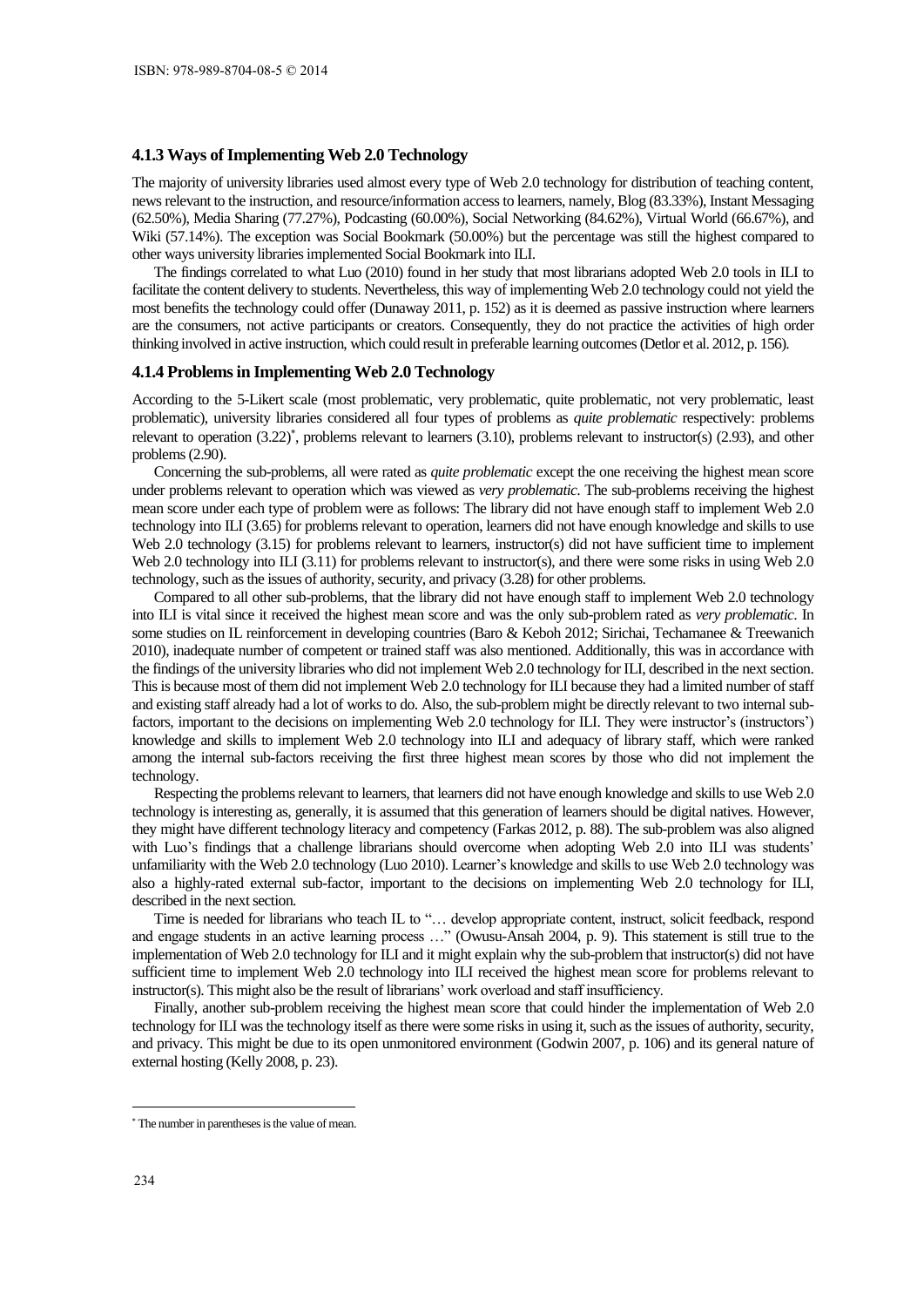# **4.2 Non-Implementation of Web 2.0 Technology for ILI**

This section would describe the major findings found for the majority of Thai university libraries who did not implement Web 2.0 technology for ILI (60.56%) as follows:

#### **4.2.1 Reasons of Non-Implementation**

Most university libraries did not implement Web 2.0 technology for ILI because they had a limited number of staff and existing staff already had a lot of works to do (72.09%). In fact, even without the adoption of Web 2.0 technology, lack of staff was also another existing challenge librarians faced in ILI as stated in some literature both in developed and developing countries (Detlor et al. 2012; Idiodi 2005; Lwehabura & Stilwell 2008).

#### **4.2.2 Web 2.0 Technology Implementation Plan**

The majority of university libraries did not have a plan to implement Web 2.0 technology into ILI (53.49%). However, the number of those who did have a plan was not so different (46.51%). In respect to the latter group, most planned to implement Web 2.0 technology into ILI within more than a year. Notably, all who had a plan were interested in utilizing Social Networking. This might be because of its most familiarity (Kent 2008), its popularity among students (Godwin 2007, p. 108), and its promising capability to enhance all five IL skills in ACRL's standard (Bobish 2011).

#### **4.2.3 Factors Important to the Decisions on the Implementation of Web 2.0 Technology**

According to the 5-Likert scale (most important, very important, quite important, not very important, least important), university libraries considered both internal factors and external factors as *very important*. Similarly, all sub-factors under each type of factor were rated as *very important*. Table 3 shows the factors important to the decisions on implementing Web 2.0 technology for ILI together with the sub-factors receiving the first three highest mean scores.

| Table 3. Factors Important to the Decisions on Implementing Web 2.0 Technology for ILI* |  |  |  |
|-----------------------------------------------------------------------------------------|--|--|--|
|                                                                                         |  |  |  |

| Factors                                                                                                       | Mean |
|---------------------------------------------------------------------------------------------------------------|------|
| <b>Internal Factors</b>                                                                                       | 4.12 |
| Policy of the library administrators                                                                          | 4.33 |
| Instructor's (Instructors') knowledge and skills to implement Web 2.0 technology into ILI                     | 4.19 |
| Adequacy of library staff                                                                                     | 4.14 |
| <b>External Factors</b>                                                                                       | 4.04 |
| University readiness of computer facilities and Internet                                                      | 4.21 |
| Support and co-operation of stakeholders in the university, such as administrative board, and faculty members | 4.09 |
| Learners' interest and co-operation                                                                           | 4.09 |
| Learners' knowledge and skills to use Web 2.0 technology                                                      | 4.05 |

Under each type of factor, only the sub-factors receiving the first three highest mean scores were presented.

Considering the internal factors, the policy of the library administrators was rated with the highest mean score. This might be because their policy on the implementation of Web 2.0 technology for ILI could guide and encourage the staff's movement. Also, it could assure every kind of their support (i.e., money, time, resources). Analogously, the importance of this sub-factor could be illustrated with a survey on teaching and fostering IL programmes where lack of policy was a barrier (Baro & Keboh 2012).

Instructor's (instructors') knowledge and skills to implement Web 2.0 technology into ILI were highly important since instructors should develop a deeper understanding of the technology, skills, and new ways of working (Godwin, 2007, p. 104), so they could play with the technology to create something new and unique possible to the educational purposes (Magnuson 2013, p. 245). It is also critical when recognizing that lack of knowledge and skills on Web 2.0 technology was the problem that library staff in Thai state university libraries encountered with the highest mean score (Paphatsurichote 2011).

In case of external factors, university readiness of computer facilities and Internet was the most important as it received the highest mean score. This might be because it is impossible to implement Web 2.0 technology for ILI without computer facilities and Internet. Some findings of a study on highly cited factors contributing in the successful application of Library 2.0, which was underpinned by Web 2.0 technology, could also confirm this (Esse 2013).

With respect to support and co-operation of stakeholders in the university, such as administrative board, and faculty members, their support and co-operation could assist in a successful story of ILI (Detlor et al. 2011, p. 578). In addition, since low percentage was found for the cooperation between librarians and faculty members in a study conducted on ILI in Thai higher education (Tuamsuk 2013), this might clarified why university libraries determined support and co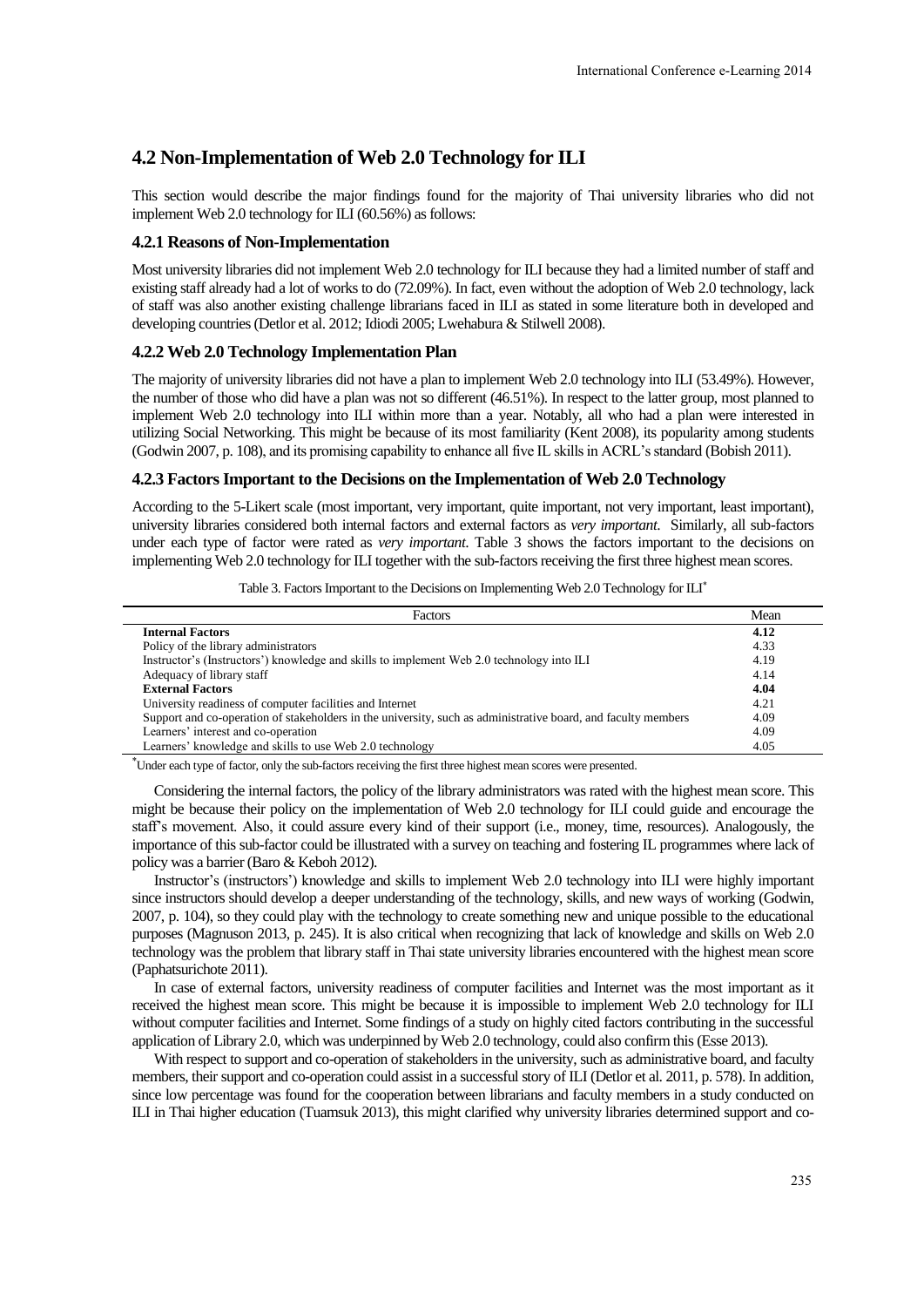operation of stakeholders in the university as the second most important external sub-factor to the implementation of Web 2.0 technology for ILI.

Concerning learners' interest and co-operation, it could definitely affect librarians' effort to implement Web 2.0 technology for ILI. If learners are not interested in ILI implementing Web 2.0 technology, they might not seriously participate in the teaching and learning activities that could lead them to essential IL learning outcomes. This is even more interesting when noting the findings in the Thai context that students were not interested in IL promotion activities (Khamhomkun 2011). Additionally, a special attention should be taken for this sub-factor since students might have the conception of Web 2.0 technology for social and entertainment purposes only and they might not be aware of or interested in its educational potential (Luo 2010, pp. 37, 39).

# **5. CONCLUSION**

Although Web 2.0 technology and IL has just become a salient topic since 2006 (Godwin 2009, p. 267), the opportunity Web 2.0 technology brings to ILI has drawn much attention in library domain, especially the academic ones. Based on the research findings, the following recommendations for implementing Web 2.0 technology for ILI are proposed:

Since the majority of university libraries have not yet implemented Web 2.0 technology despite its advantages to ILI, the incorporation of Web 2.0 technology into ILI should be more reinforced. University administrators, including library administrators, should acknowledge the importance of ILI, particularly with the use of Web 2.0 tools, and should assist in the supportive atmosphere across the institution (e.g. adequate number of skilled ILI staff, equipped computer facilities and Internet, and co-operation among IL instructors, faculty members, and learners). Specifically, library administrators should encourage the implementation of Web 2.0 technology for ILI with a clear policy so that it could rigorously push the ILI staff's action. Apart from a proper personnel plan and job description, library administrators should also promote IL instructors' knowledge and skills to implement Web 2.0 into ILI through some staff development activities. This is also emphasized in some literature since training on various Web 2.0 applications in libraries was found important (Esse 2013) and needed by the majority of librarians (Arif & Mahmood 2012).

Pertaining to faculty members and learners, they should mutually co-operate with IL instructors in implementing Web 2.0 technology for ILI. This is because positive relationship with faculty members could leverage ILI support (Detlor et al. 2011, p. 578), including the experience with Web 2.0 technology. In regard to learners, they should widen their conception of Web 2.0 technology from social aspect and entertainment to academic practice. Moreover, they should acquire sufficient knowledge and skills to be able to use Web 2.0 technology effectively, safely, and morally for their learning.

Last but not least, IL instructors should enthusiastically develop their knowledge and skills to implement Web 2.0 technology into ILI. They should also experiment and create new ideas to figure out the best possibilities of integrating Web 2.0 technology into their instruction. They should adopt Web 2.0 technology to the most benefits it offers to teach all IL skills, increasingly Standard 3: Evaluates information and its sources critically and incorporates selected information into his or her knowledge base and value system, since least university libraries instructed it with the application of Web 2.0 technology. In addition, they should include various types of Web 2.0 technology in their ILI as a combination of Web 2.0 technology could result in a wide array of IL outcomes (Magnuson 2013, p. 250). Importantly, their instruction should be more active so that more desirable learning outcomes could be generated and it could have such an impact and sustaining influence that one active ILI session might be enough (Detlor et al. 2012, p. 156). This suggests that active ILI could also relieve the problem of time and staff limitation. Moreover, they should build a strong co-operation with faculty members as it is a key to success. They should also cultivate in learners an understanding of IL and its importance, especially achieving these skills with ILI implementing Web 2.0 technology. In case of the learners who have insufficient knowledge and skills to use Web 2.0 technology, they should provide them with some training. Finally, they should study the risks that might occur in using Web 2.0 technology so that they, or with the consultation of some experts or technologists, could overcome the problems and implement it into ILI properly.

This study should fill some parts of a research gap. In spite of this, additional knowledge on the implementation of Web 2.0 technology for ILI is still required so that better understanding and application could be revealed. Since the current research was on the quantitative paradigm, the investigation of implementing Web 2.0 technology for ILI should be further carried out on the basis of other paradigms for greater depth, namely, qualitative or mixed methods. Also, the current research explored the implementation of Web 2.0 technology for ILI only on the side of instructors in libraries. Therefore, future research focusing on learners, such as their perception and achievement (Luo 2010, p. 39) as well as problems and needs, in regard to the implementation of Web 2.0 technology into ILI is suggested.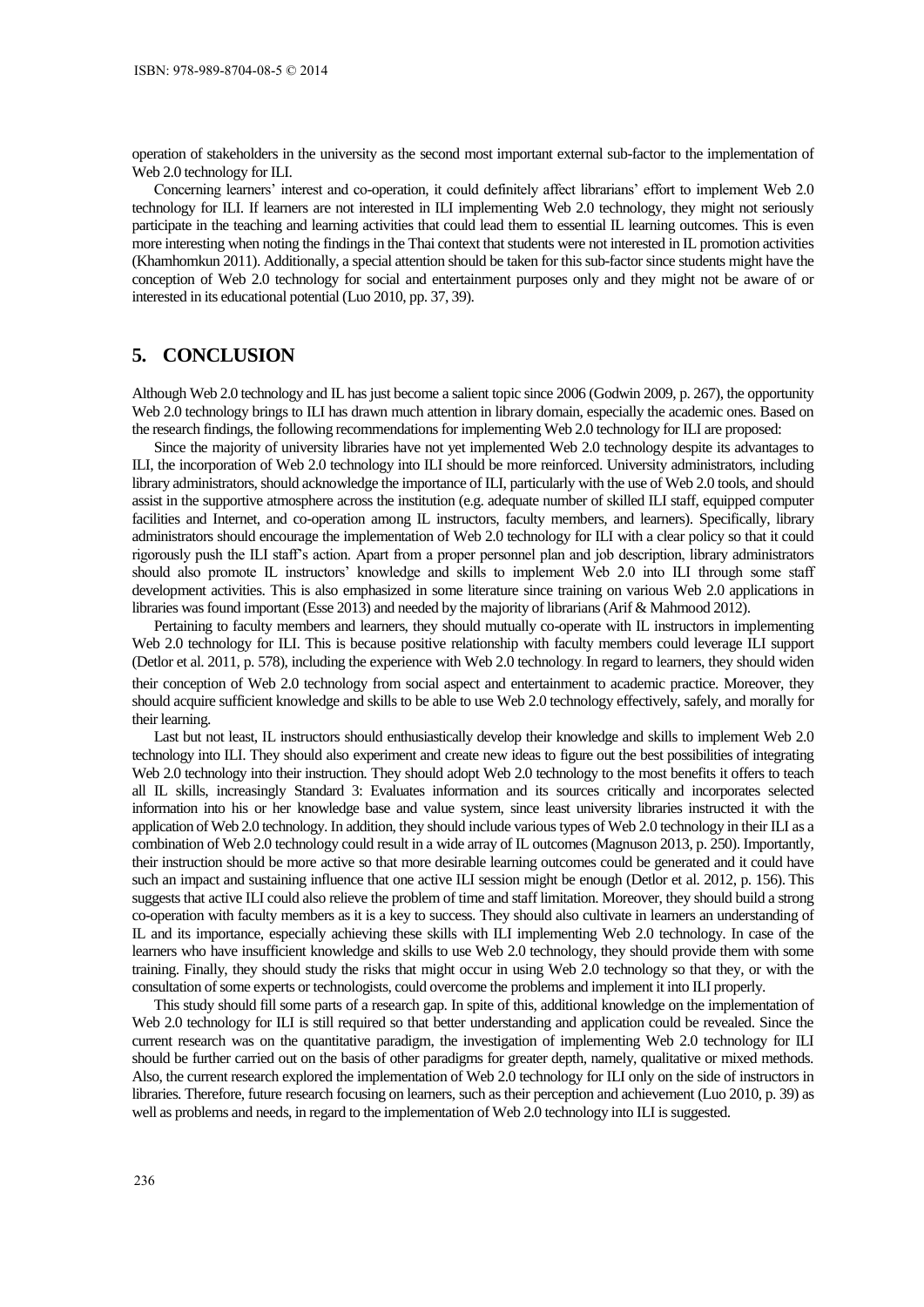### **ACKNOWLEDGEMENT**

The researcher gratefully acknowledges the supporting fund from the Research Section, Faculty of Arts, Chulalongkorn University and from Suthilak Ambhanwong Memorial Fund. Also, she greatly appreciates the co-operation of the participants, without which this study could not be accomplished.

### **REFERENCES**

- American Library Association (ALA), 1989. *Presidential Committee on Information Literacy: Final Report*. Retrieved September 17, 2004, from http://www.ala.org/ala/acrl/acrlpubs/whitepapers/presidential.htm
- Arif, M. & Mahmood, K., 2012. The Changing Role of Librarians in the Digital World: Adoption of Web 2.0 Technologies by Pakistani Librarians. *The Electronic Library*, Vol. 30, No. 4, pp. 469-479.
- Association of College and Research Libraries (ACRL), 2000. *Information Literacy Competency Standards for Higher Education*. Retrieved July 4, 2004, from http://www.ala.org/acrl/files/standards/standards.pdf

Baro, E. E. & Keboh, T., 2012. Teaching and Fostering Information Literacy Programmes: A Survey of Five University Libraries in Africa. *The Journal of Academic Librarianship*, Vol. 38, No. 5, pp. 311-315.

- Bobish, G., 2011. Participation and Pedagogy: Connecting the Social Web to ACRL Learning Outcomes. *The Journal of Academic Librarianship*, vol. 37, No. 1, pp. 54-63.
- Bundy, A. (ed.), 2004. *Australian and New Zealand Information Literacy Framework: Principles, Standards and Practice*. 2nd ed. Adelaide, Australian and New Zealand Institute for Information Literacy.
- Campbell, S., 2004. *Defining Information Literacy in the 21st Century*. Retrieved June 20, 2013, from http://www.ifla.org/IV/ ifla70/papers/059e-Campbell.pdf
- Carpan, C., 2010. Library Services in the Age of Google: Introducing Information Literacy 2.0. *College & Undergraduate Libraries*, Vol. 17, No. 1, pp. 106-113.
- Click, A. & Petit, J., 2010. Social Networking and Web 2.0 in Information Literacy. *The International Information & Library Review*, Vol. 42, No. 2, pp. 137-142.
- Collis, B. & Moonen, J., 2008. Web 2.0 Tools and Processes in Higher Education: Quality Perspectives. *Educational Media International*, Vol. 45, No. 2, pp. 93-106.
- Daniels, K. & Huxor, E., 2011. Information Literacy and Web 2.0: Developing a Modern Media Curriculum Using Social Bookmarking and Social Networking Tools. *Journal of Pedagogic Development*, Vol. 1, No. 2, pp. 4-13.
- Deitering, A. & Gronemyer, K., 2011. Beyond Peer-Reviewed Articles: Using Blogs to Enrich Students' Understanding of Scholarly Work. *Portal: Libraries and the Academy*, Vol. 11, No.1, pp. 489-503.
- Detlor, B., Booker, L., Serenko, A. & Julien, H., 2012. Student Perceptions of Information Literacy Instruction: The Importance of Active Learning. *Education for Information*, Vol. 29, No. 2, pp. 147-161.
- Detlor, B., Julien, H., Willson, R., Serenko, A. & Lavallee, M., 2011. Learning Outcomes of Information Literacy Instruction at Business Schools. *Journal of the American Society for Information Science and Technology*, Vol. 62, No. 3, pp. 572-585.
- Dunaway, M., 2011. Web 2.0 and Critical Information Literacy. *Public Services Quarterly*, Vol. 7, No. 3-4, pp. 149-157.
- EBSCO, 2010. *European Libraries and Social Media: Results from a Large Study Led by EBSCO in Europe*. Retrieved February 20, 2014, from http://www2.ebsco.com/fr-fr/Documents/news/Social\_media\_en.pdf
- Esse, U. C., 2013. Library 2.0: Perception, Knowledge and Reception among Information Professionals at Covenant University Library. *IFE PsychologyIA*, Vol. 21, No. 2, pp. 181-189.
- Farmer, B., Yue, A. & Brooks, C., 2008. Using Blogging for Higher Order Learning in Large Cohort University Teaching: A Case Study. *Australasian Journal of Educational Technology*, Vol. 24, No. 2, pp. 123-136.
- Farkas, M., 2012. Participatory Technologies, Pedagogy 2.0 and Information Literacy. *Library Hi Tech*, Vol. 30, No. 1, pp. 82-94.
- Ferguson, S., 2010. *Social Capital, Lifelong Learning, Information Literacy and the Role of Libraries*. Retrieved April 23, 2012, from http://www.canberra.edu.au/anzca2010/attachments/pdf/Social-capital,-lifelong-learning,-information-literacy-and-the-role-oflibraries.pdf
- Fernandez-Villavicencio, N. G., 2010. Helping Students Become Literate in a Digital, Networking-Based Society: A Literature Review and Discussion. *The International Information & Library Review*, Vol. 42, No. 2, pp. 124-136.
- Gardois, P., Colombi, N., Grillo, G. & Villanacci, M. C., 2012. Implementation of Web 2.0 Services in Academic, Medical and Research Libraries: A Scoping Review. *Health Information and Libraries Journal*, Vol. 29, No. 2, pp. 90-109.
- Godwin, P., 2008a. Conclusion. In P. Godwin & J. Parker (eds.), *Information Literacy Meets Library 2.0*. London, Facet Publishing, pp. 165-181.
- Godwin, P., 2009. Information Literacy and Web 2.0: Is It Just Hype? *Program: Electronic Library and Information Systems*, Vol. 43, No. 3, pp. 264-274.
- Godwin, P., 2007. Information Literacy Meets Web 2.0: How the New Tools Affect Our Own Training and Our Teaching. *New Review of Information Networking*, Vol. 13, No. 2, pp. 101-112.